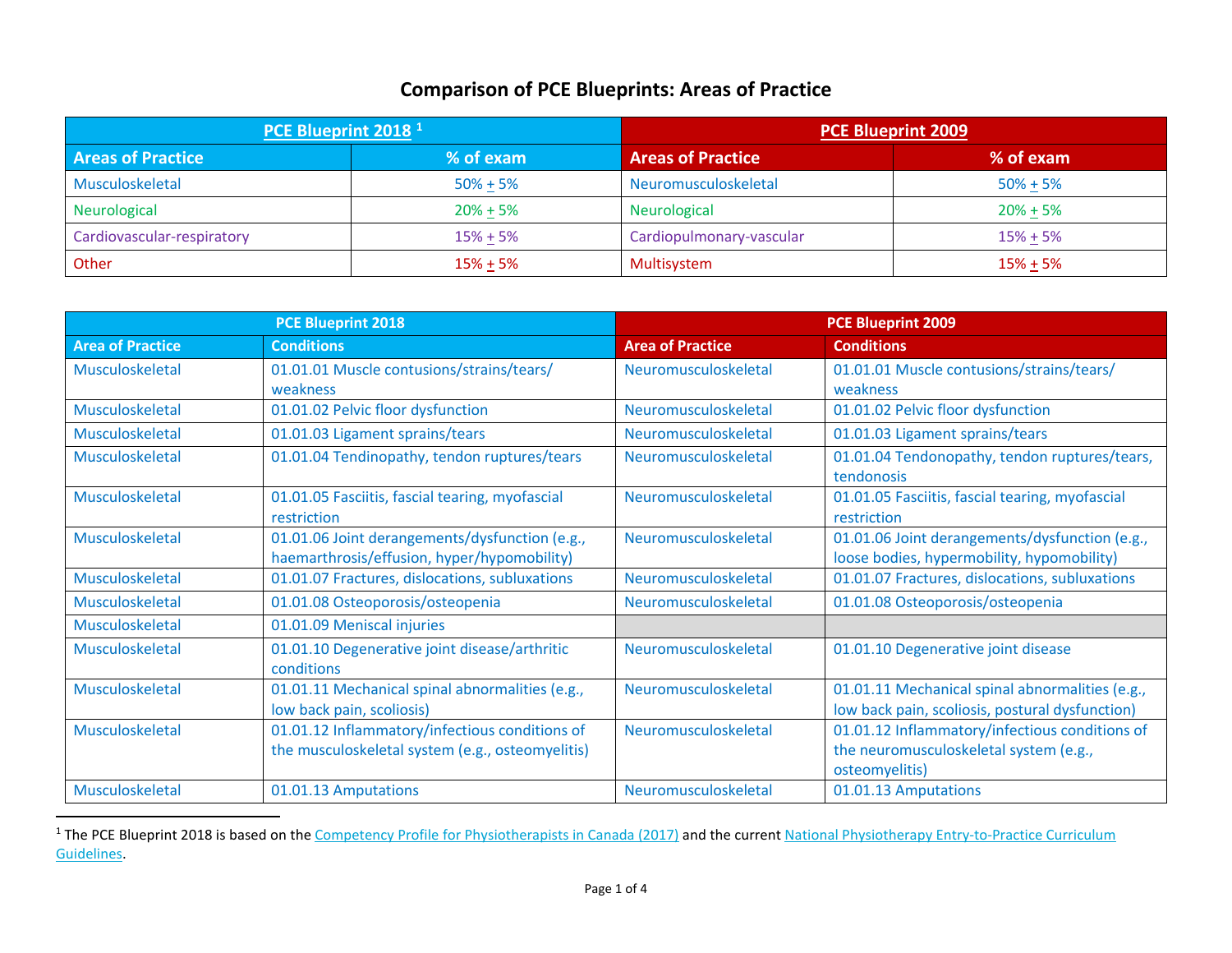|                         | <b>PCE Blueprint 2018</b>                                                                                                       |                         | <b>PCE Blueprint 2009</b>                                                                                                                          |
|-------------------------|---------------------------------------------------------------------------------------------------------------------------------|-------------------------|----------------------------------------------------------------------------------------------------------------------------------------------------|
| <b>Area of Practice</b> | <b>Conditions</b>                                                                                                               | <b>Area of Practice</b> | <b>Conditions</b>                                                                                                                                  |
| Musculoskeletal         | 01.01.14 Congenital malformations (e.g., talipes                                                                                | Neuromusculoskeletal    | 01.01.14 Congenital malformations (e.g., talipes                                                                                                   |
|                         | equinovarus, hip dysplasia)                                                                                                     |                         | equinovarus, hip dysplasia)                                                                                                                        |
| Musculoskeletal         | 01.01.15 Scars                                                                                                                  | Neuromusculoskeletal    | 01.01.18 Scars                                                                                                                                     |
| Musculoskeletal         | 01.01.16 Chronic pain/fibromyalgia                                                                                              | Multisystem             | 01.04.03 Chronic pain/fibromyalgia                                                                                                                 |
| Musculoskeletal         | 01.01.17 Rheumatic diseases                                                                                                     | Multisystem             | 01.04.01 Episodic disease (e.g., oncology,<br>HIV/AIDS, autoimmune disorders, rheumatic<br>diseases, haemophilia)                                  |
| Neurological            | 01.02.01 Cerebral vascular accident/transient<br>ischemic attack                                                                | Neurological            | 01.02.01 Cerebral Vascular Accident/transient<br>ischemic attack                                                                                   |
| Neurological            | 01.02.02 Acquired brain injury                                                                                                  | Neurological            | 01.02.02 Acquired brain injury                                                                                                                     |
| Neurological            | 01.02.03 Spinal cord injury                                                                                                     | Neurological            | 01.02.03 Spinal cord injury                                                                                                                        |
| Neurological            | 01.02.04 Degenerative<br>neurological/neuromuscular disorders (e.g.,<br>muscular dystrophies, amyotrophic lateral<br>sclerosis) | Neurological            | 01.02.05 Degenerative<br>Neurological/Neuromuscular disorders (e.g.,<br>muscular dystrophies, amyotrophic lateral<br>sclerosis, Parkinson disease) |
| Neurological            | 01.02.05 Demyelinating disorders (e.g., multiple<br>sclerosis)                                                                  | Neurological            | 01.02.06 Demyelinating disorders (e.g., multiple<br>sclerosis)                                                                                     |
| Neurological            | 01.02.06 Inflammatory/infectious conditions of<br>nervous system (e.g., meningitis, Guillain-Barre<br>syndrome)                 | Neurological            | 01.02.07 Inflammatory/infectious conditions of<br>nervous system (e.g., meningitis, Lyme disease)                                                  |
| Neurological            | 01.02.07 Post-polio syndrome                                                                                                    | Neurological            | 01.02.08 Post-polio syndrome                                                                                                                       |
| Neurological            | 01.02.08 Cerebellar disorders                                                                                                   | Neurological            | 01.02.09 Cerebellar disorders                                                                                                                      |
| Neurological            | 01.02.09 Vestibular disorders                                                                                                   | Neurological            | 01.02.10 Vestibular disorders                                                                                                                      |
| Neurological            | 01.02.10 Neuropathies (e.g., peripheral<br>neuropathies, complex regional pain syndrome)                                        | Neurological            | 01.02.11 Neuropathies (e.g., peripheral<br>Neuropathies, complex regional pain syndrome)                                                           |
|                         |                                                                                                                                 | Neuromusculoskeletal    | 01.01.15 Nerve compression (e.g., Carpal Tunnel<br>Syndrome, radiculopathy, neuro-dynamic<br>dysfunction)<br>01.01.16 Peripheral nerve injuries    |
| Neurological            | 01.02.11 Developmental/birth injuries (e.g.,<br>cerebral palsy, myelomeningocele)                                               | Neurological            | 01.02.12 Developmental/birth injuries (e.g.,<br>cerebral palsy, myelomeningocele, Erb's palsy)                                                     |
| Neurological            | 01.02.12 Mental health disorders (e.g.,<br>dementia/delirium/depression, affective and<br>cognitive disorders)                  | Neurological            | 01.02.13 Dementia, affective and cognitive<br>disorders                                                                                            |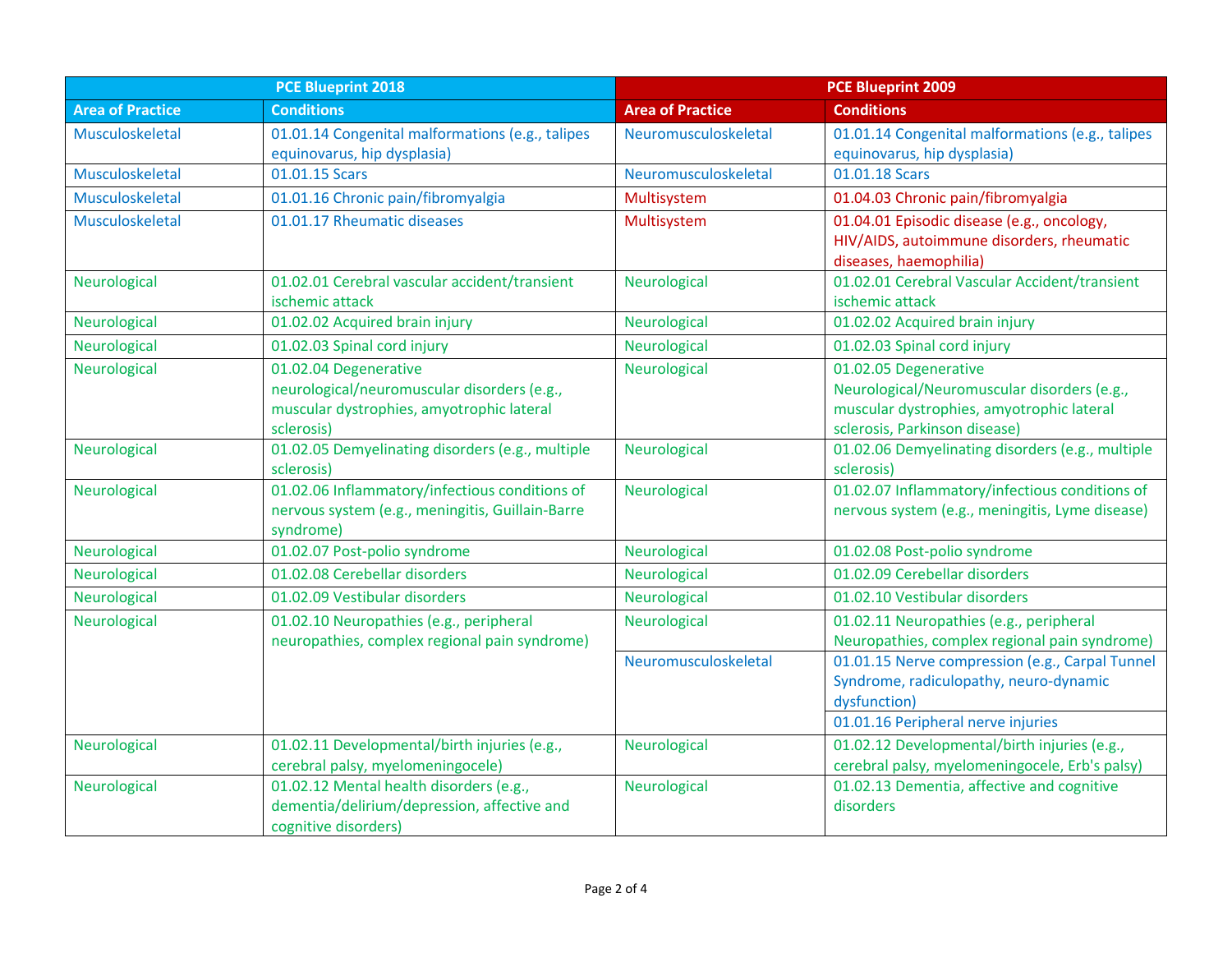| <b>Conditions</b><br><b>Conditions</b><br><b>Area of Practice</b><br><b>Area of Practice</b><br>01.02.13 Altered level of consciousness (e.g.,<br>01.02.14 Altered level of consciousness (e.g.,<br>Neurological<br>Neurological<br>coma, seizures)<br>coma, seizures)<br>01.02.14 Neural tissue dysfunction/Neurological-<br>01.01.17 Neural tissue dysfunction/<br>Neurological<br>Neuromusculoskeletal<br>dynamic dysfunction<br>Neurological-dynamic dysfunction<br>01.03.01 Heart disease/malformation/injury (e.g.,<br>01.03.01 Heart disease/malformation/injury<br>Cardiopulmonary-vascular<br>Cardiovascular-Respiratory<br>arteriosclerosis, blunt trauma)<br>(e.g., arteriosclerosis, blunt trauma, tamponade,<br>aortic aneurysm)<br>01.03.02 Myocardial ischaemia and infarction<br>Cardiopulmonary-vascular<br>Cardiovascular-Respiratory<br>01.03.02 Myocardial ischaemia and infarction<br>(including surgical interventions)<br>01.03.03 Heart failure, corpulmonale<br>01.03.03 Heart failure, Cor pulmonale<br>Cardiopulmonary-vascular<br>Cardiovascular-Respiratory<br>01.03.04 Pneumonia (primary or post-operative/<br>Cardiopulmonary-vascular<br>01.03.05 Pneumonia (primary or post-<br>Cardiovascular-Respiratory<br>preventive)<br>operative/preventive)<br>Cardiovascular-Respiratory<br>01.03.05 Atelectasis (primary or post-operative/<br>01.03.06 Atelectasis (primary or post-<br>Cardiopulmonary-vascular<br>operative/preventive)<br>preventive)<br>Cardiovascular-Respiratory<br>01.03.06 Acute lung injury (e.g., adult/infant<br>Cardiopulmonary-vascular<br>01.03.07 Adult/infant respiratory distress<br>respiratory distress syndrome, pneumothorax)<br>syndrome (e.g., acute lung injury)<br>01.03.09 Chronic obstructive pulmonary disease<br>Cardiovascular-Respiratory<br>01.03.07 Chronic obstructive pulmonary disease<br>Cardiopulmonary-vascular<br>(e.g., emphysema, bronchiectasis)<br>(e.g., emphysema, bronchitis, bronchiectasis)<br>Cardiovascular-Respiratory<br>01.03.08 Restrictive pulmonary disease (e.g.,<br>Cardiopulmonary-vascular<br>01.03.08 Asthma<br>fibrosis, asthma)<br>01.03.10 Restrictive pulmonary disease (e.g.,<br>fibrosis)<br>01.03.11 Tuberculosis<br>01.03.09 Tuberculosis<br>Cardiopulmonary-vascular<br>Cardiovascular-Respiratory<br>Cardiovascular-Respiratory<br>01.03.10 Pleural effusion<br>Cardiopulmonary-vascular<br>01.03.12 Pleural effusion<br>Cardiovascular-Respiratory<br>01.03.11 Pulmonary edema<br>Cardiopulmonary-vascular<br>01.03.13 Pulmonary edema<br>01.03.12 Cystic fibrosis<br>01.03.14 Cystic fibrosis<br>Cardiovascular-Respiratory<br>Cardiopulmonary-vascular<br>01.03.13 Disorders of the blood vessels (e.g.,<br>Cardiovascular-Respiratory<br>Cardiopulmonary-vascular<br>01.03.15 Peripheral arterial disease<br>aneurysm, peripheral vascular disease, peripheral<br>Cardiopulmonary-vascular<br>01.03.16 Venous disorders<br>arterial disease)<br>01.03.14 Hematologic disorders<br>Cardiovascular-Respiratory<br>01.04.01 Episodic disease (e.g., Haemophelia,<br>01.04.01 Episodic disease (e.g., oncology,<br>Multisystem<br>Other<br>autoimmune disease not mentioned elsewhere)<br>HIV/AIDS, autoimmune disorders, rheumatic<br>diseases, haemophilia)<br>01.04.01 Episodic disease (e.g., oncology,<br>01.04.02 Oncology<br>Multisystem<br>Other<br>HIV/AIDS, autoimmune disorders, rheumatic | PCE Blueprint 2018 |  | <b>PCE Blueprint 2009</b> |                        |
|---------------------------------------------------------------------------------------------------------------------------------------------------------------------------------------------------------------------------------------------------------------------------------------------------------------------------------------------------------------------------------------------------------------------------------------------------------------------------------------------------------------------------------------------------------------------------------------------------------------------------------------------------------------------------------------------------------------------------------------------------------------------------------------------------------------------------------------------------------------------------------------------------------------------------------------------------------------------------------------------------------------------------------------------------------------------------------------------------------------------------------------------------------------------------------------------------------------------------------------------------------------------------------------------------------------------------------------------------------------------------------------------------------------------------------------------------------------------------------------------------------------------------------------------------------------------------------------------------------------------------------------------------------------------------------------------------------------------------------------------------------------------------------------------------------------------------------------------------------------------------------------------------------------------------------------------------------------------------------------------------------------------------------------------------------------------------------------------------------------------------------------------------------------------------------------------------------------------------------------------------------------------------------------------------------------------------------------------------------------------------------------------------------------------------------------------------------------------------------------------------------------------------------------------------------------------------------------------------------------------------------------------------------------------------------------------------------------------------------------------------------------------------------------------------------------------------------------------------------------------------------------------------------------------------------------------------------------------------------------------------------------------------------------------------------------------------------------------------------------------------------------------------------------------------------------------------------------------------------------------------------------------------------------------------------------------------------------------------------------------------------------------------------------------------|--------------------|--|---------------------------|------------------------|
|                                                                                                                                                                                                                                                                                                                                                                                                                                                                                                                                                                                                                                                                                                                                                                                                                                                                                                                                                                                                                                                                                                                                                                                                                                                                                                                                                                                                                                                                                                                                                                                                                                                                                                                                                                                                                                                                                                                                                                                                                                                                                                                                                                                                                                                                                                                                                                                                                                                                                                                                                                                                                                                                                                                                                                                                                                                                                                                                                                                                                                                                                                                                                                                                                                                                                                                                                                                                                           |                    |  |                           |                        |
|                                                                                                                                                                                                                                                                                                                                                                                                                                                                                                                                                                                                                                                                                                                                                                                                                                                                                                                                                                                                                                                                                                                                                                                                                                                                                                                                                                                                                                                                                                                                                                                                                                                                                                                                                                                                                                                                                                                                                                                                                                                                                                                                                                                                                                                                                                                                                                                                                                                                                                                                                                                                                                                                                                                                                                                                                                                                                                                                                                                                                                                                                                                                                                                                                                                                                                                                                                                                                           |                    |  |                           |                        |
|                                                                                                                                                                                                                                                                                                                                                                                                                                                                                                                                                                                                                                                                                                                                                                                                                                                                                                                                                                                                                                                                                                                                                                                                                                                                                                                                                                                                                                                                                                                                                                                                                                                                                                                                                                                                                                                                                                                                                                                                                                                                                                                                                                                                                                                                                                                                                                                                                                                                                                                                                                                                                                                                                                                                                                                                                                                                                                                                                                                                                                                                                                                                                                                                                                                                                                                                                                                                                           |                    |  |                           |                        |
|                                                                                                                                                                                                                                                                                                                                                                                                                                                                                                                                                                                                                                                                                                                                                                                                                                                                                                                                                                                                                                                                                                                                                                                                                                                                                                                                                                                                                                                                                                                                                                                                                                                                                                                                                                                                                                                                                                                                                                                                                                                                                                                                                                                                                                                                                                                                                                                                                                                                                                                                                                                                                                                                                                                                                                                                                                                                                                                                                                                                                                                                                                                                                                                                                                                                                                                                                                                                                           |                    |  |                           |                        |
|                                                                                                                                                                                                                                                                                                                                                                                                                                                                                                                                                                                                                                                                                                                                                                                                                                                                                                                                                                                                                                                                                                                                                                                                                                                                                                                                                                                                                                                                                                                                                                                                                                                                                                                                                                                                                                                                                                                                                                                                                                                                                                                                                                                                                                                                                                                                                                                                                                                                                                                                                                                                                                                                                                                                                                                                                                                                                                                                                                                                                                                                                                                                                                                                                                                                                                                                                                                                                           |                    |  |                           |                        |
|                                                                                                                                                                                                                                                                                                                                                                                                                                                                                                                                                                                                                                                                                                                                                                                                                                                                                                                                                                                                                                                                                                                                                                                                                                                                                                                                                                                                                                                                                                                                                                                                                                                                                                                                                                                                                                                                                                                                                                                                                                                                                                                                                                                                                                                                                                                                                                                                                                                                                                                                                                                                                                                                                                                                                                                                                                                                                                                                                                                                                                                                                                                                                                                                                                                                                                                                                                                                                           |                    |  |                           |                        |
|                                                                                                                                                                                                                                                                                                                                                                                                                                                                                                                                                                                                                                                                                                                                                                                                                                                                                                                                                                                                                                                                                                                                                                                                                                                                                                                                                                                                                                                                                                                                                                                                                                                                                                                                                                                                                                                                                                                                                                                                                                                                                                                                                                                                                                                                                                                                                                                                                                                                                                                                                                                                                                                                                                                                                                                                                                                                                                                                                                                                                                                                                                                                                                                                                                                                                                                                                                                                                           |                    |  |                           |                        |
|                                                                                                                                                                                                                                                                                                                                                                                                                                                                                                                                                                                                                                                                                                                                                                                                                                                                                                                                                                                                                                                                                                                                                                                                                                                                                                                                                                                                                                                                                                                                                                                                                                                                                                                                                                                                                                                                                                                                                                                                                                                                                                                                                                                                                                                                                                                                                                                                                                                                                                                                                                                                                                                                                                                                                                                                                                                                                                                                                                                                                                                                                                                                                                                                                                                                                                                                                                                                                           |                    |  |                           |                        |
|                                                                                                                                                                                                                                                                                                                                                                                                                                                                                                                                                                                                                                                                                                                                                                                                                                                                                                                                                                                                                                                                                                                                                                                                                                                                                                                                                                                                                                                                                                                                                                                                                                                                                                                                                                                                                                                                                                                                                                                                                                                                                                                                                                                                                                                                                                                                                                                                                                                                                                                                                                                                                                                                                                                                                                                                                                                                                                                                                                                                                                                                                                                                                                                                                                                                                                                                                                                                                           |                    |  |                           |                        |
|                                                                                                                                                                                                                                                                                                                                                                                                                                                                                                                                                                                                                                                                                                                                                                                                                                                                                                                                                                                                                                                                                                                                                                                                                                                                                                                                                                                                                                                                                                                                                                                                                                                                                                                                                                                                                                                                                                                                                                                                                                                                                                                                                                                                                                                                                                                                                                                                                                                                                                                                                                                                                                                                                                                                                                                                                                                                                                                                                                                                                                                                                                                                                                                                                                                                                                                                                                                                                           |                    |  |                           |                        |
|                                                                                                                                                                                                                                                                                                                                                                                                                                                                                                                                                                                                                                                                                                                                                                                                                                                                                                                                                                                                                                                                                                                                                                                                                                                                                                                                                                                                                                                                                                                                                                                                                                                                                                                                                                                                                                                                                                                                                                                                                                                                                                                                                                                                                                                                                                                                                                                                                                                                                                                                                                                                                                                                                                                                                                                                                                                                                                                                                                                                                                                                                                                                                                                                                                                                                                                                                                                                                           |                    |  |                           |                        |
|                                                                                                                                                                                                                                                                                                                                                                                                                                                                                                                                                                                                                                                                                                                                                                                                                                                                                                                                                                                                                                                                                                                                                                                                                                                                                                                                                                                                                                                                                                                                                                                                                                                                                                                                                                                                                                                                                                                                                                                                                                                                                                                                                                                                                                                                                                                                                                                                                                                                                                                                                                                                                                                                                                                                                                                                                                                                                                                                                                                                                                                                                                                                                                                                                                                                                                                                                                                                                           |                    |  |                           |                        |
|                                                                                                                                                                                                                                                                                                                                                                                                                                                                                                                                                                                                                                                                                                                                                                                                                                                                                                                                                                                                                                                                                                                                                                                                                                                                                                                                                                                                                                                                                                                                                                                                                                                                                                                                                                                                                                                                                                                                                                                                                                                                                                                                                                                                                                                                                                                                                                                                                                                                                                                                                                                                                                                                                                                                                                                                                                                                                                                                                                                                                                                                                                                                                                                                                                                                                                                                                                                                                           |                    |  |                           |                        |
|                                                                                                                                                                                                                                                                                                                                                                                                                                                                                                                                                                                                                                                                                                                                                                                                                                                                                                                                                                                                                                                                                                                                                                                                                                                                                                                                                                                                                                                                                                                                                                                                                                                                                                                                                                                                                                                                                                                                                                                                                                                                                                                                                                                                                                                                                                                                                                                                                                                                                                                                                                                                                                                                                                                                                                                                                                                                                                                                                                                                                                                                                                                                                                                                                                                                                                                                                                                                                           |                    |  |                           |                        |
|                                                                                                                                                                                                                                                                                                                                                                                                                                                                                                                                                                                                                                                                                                                                                                                                                                                                                                                                                                                                                                                                                                                                                                                                                                                                                                                                                                                                                                                                                                                                                                                                                                                                                                                                                                                                                                                                                                                                                                                                                                                                                                                                                                                                                                                                                                                                                                                                                                                                                                                                                                                                                                                                                                                                                                                                                                                                                                                                                                                                                                                                                                                                                                                                                                                                                                                                                                                                                           |                    |  |                           |                        |
|                                                                                                                                                                                                                                                                                                                                                                                                                                                                                                                                                                                                                                                                                                                                                                                                                                                                                                                                                                                                                                                                                                                                                                                                                                                                                                                                                                                                                                                                                                                                                                                                                                                                                                                                                                                                                                                                                                                                                                                                                                                                                                                                                                                                                                                                                                                                                                                                                                                                                                                                                                                                                                                                                                                                                                                                                                                                                                                                                                                                                                                                                                                                                                                                                                                                                                                                                                                                                           |                    |  |                           |                        |
|                                                                                                                                                                                                                                                                                                                                                                                                                                                                                                                                                                                                                                                                                                                                                                                                                                                                                                                                                                                                                                                                                                                                                                                                                                                                                                                                                                                                                                                                                                                                                                                                                                                                                                                                                                                                                                                                                                                                                                                                                                                                                                                                                                                                                                                                                                                                                                                                                                                                                                                                                                                                                                                                                                                                                                                                                                                                                                                                                                                                                                                                                                                                                                                                                                                                                                                                                                                                                           |                    |  |                           |                        |
|                                                                                                                                                                                                                                                                                                                                                                                                                                                                                                                                                                                                                                                                                                                                                                                                                                                                                                                                                                                                                                                                                                                                                                                                                                                                                                                                                                                                                                                                                                                                                                                                                                                                                                                                                                                                                                                                                                                                                                                                                                                                                                                                                                                                                                                                                                                                                                                                                                                                                                                                                                                                                                                                                                                                                                                                                                                                                                                                                                                                                                                                                                                                                                                                                                                                                                                                                                                                                           |                    |  |                           |                        |
|                                                                                                                                                                                                                                                                                                                                                                                                                                                                                                                                                                                                                                                                                                                                                                                                                                                                                                                                                                                                                                                                                                                                                                                                                                                                                                                                                                                                                                                                                                                                                                                                                                                                                                                                                                                                                                                                                                                                                                                                                                                                                                                                                                                                                                                                                                                                                                                                                                                                                                                                                                                                                                                                                                                                                                                                                                                                                                                                                                                                                                                                                                                                                                                                                                                                                                                                                                                                                           |                    |  |                           |                        |
|                                                                                                                                                                                                                                                                                                                                                                                                                                                                                                                                                                                                                                                                                                                                                                                                                                                                                                                                                                                                                                                                                                                                                                                                                                                                                                                                                                                                                                                                                                                                                                                                                                                                                                                                                                                                                                                                                                                                                                                                                                                                                                                                                                                                                                                                                                                                                                                                                                                                                                                                                                                                                                                                                                                                                                                                                                                                                                                                                                                                                                                                                                                                                                                                                                                                                                                                                                                                                           |                    |  |                           |                        |
|                                                                                                                                                                                                                                                                                                                                                                                                                                                                                                                                                                                                                                                                                                                                                                                                                                                                                                                                                                                                                                                                                                                                                                                                                                                                                                                                                                                                                                                                                                                                                                                                                                                                                                                                                                                                                                                                                                                                                                                                                                                                                                                                                                                                                                                                                                                                                                                                                                                                                                                                                                                                                                                                                                                                                                                                                                                                                                                                                                                                                                                                                                                                                                                                                                                                                                                                                                                                                           |                    |  |                           |                        |
|                                                                                                                                                                                                                                                                                                                                                                                                                                                                                                                                                                                                                                                                                                                                                                                                                                                                                                                                                                                                                                                                                                                                                                                                                                                                                                                                                                                                                                                                                                                                                                                                                                                                                                                                                                                                                                                                                                                                                                                                                                                                                                                                                                                                                                                                                                                                                                                                                                                                                                                                                                                                                                                                                                                                                                                                                                                                                                                                                                                                                                                                                                                                                                                                                                                                                                                                                                                                                           |                    |  |                           |                        |
|                                                                                                                                                                                                                                                                                                                                                                                                                                                                                                                                                                                                                                                                                                                                                                                                                                                                                                                                                                                                                                                                                                                                                                                                                                                                                                                                                                                                                                                                                                                                                                                                                                                                                                                                                                                                                                                                                                                                                                                                                                                                                                                                                                                                                                                                                                                                                                                                                                                                                                                                                                                                                                                                                                                                                                                                                                                                                                                                                                                                                                                                                                                                                                                                                                                                                                                                                                                                                           |                    |  |                           |                        |
|                                                                                                                                                                                                                                                                                                                                                                                                                                                                                                                                                                                                                                                                                                                                                                                                                                                                                                                                                                                                                                                                                                                                                                                                                                                                                                                                                                                                                                                                                                                                                                                                                                                                                                                                                                                                                                                                                                                                                                                                                                                                                                                                                                                                                                                                                                                                                                                                                                                                                                                                                                                                                                                                                                                                                                                                                                                                                                                                                                                                                                                                                                                                                                                                                                                                                                                                                                                                                           |                    |  |                           |                        |
|                                                                                                                                                                                                                                                                                                                                                                                                                                                                                                                                                                                                                                                                                                                                                                                                                                                                                                                                                                                                                                                                                                                                                                                                                                                                                                                                                                                                                                                                                                                                                                                                                                                                                                                                                                                                                                                                                                                                                                                                                                                                                                                                                                                                                                                                                                                                                                                                                                                                                                                                                                                                                                                                                                                                                                                                                                                                                                                                                                                                                                                                                                                                                                                                                                                                                                                                                                                                                           |                    |  |                           |                        |
|                                                                                                                                                                                                                                                                                                                                                                                                                                                                                                                                                                                                                                                                                                                                                                                                                                                                                                                                                                                                                                                                                                                                                                                                                                                                                                                                                                                                                                                                                                                                                                                                                                                                                                                                                                                                                                                                                                                                                                                                                                                                                                                                                                                                                                                                                                                                                                                                                                                                                                                                                                                                                                                                                                                                                                                                                                                                                                                                                                                                                                                                                                                                                                                                                                                                                                                                                                                                                           |                    |  |                           |                        |
|                                                                                                                                                                                                                                                                                                                                                                                                                                                                                                                                                                                                                                                                                                                                                                                                                                                                                                                                                                                                                                                                                                                                                                                                                                                                                                                                                                                                                                                                                                                                                                                                                                                                                                                                                                                                                                                                                                                                                                                                                                                                                                                                                                                                                                                                                                                                                                                                                                                                                                                                                                                                                                                                                                                                                                                                                                                                                                                                                                                                                                                                                                                                                                                                                                                                                                                                                                                                                           |                    |  |                           |                        |
|                                                                                                                                                                                                                                                                                                                                                                                                                                                                                                                                                                                                                                                                                                                                                                                                                                                                                                                                                                                                                                                                                                                                                                                                                                                                                                                                                                                                                                                                                                                                                                                                                                                                                                                                                                                                                                                                                                                                                                                                                                                                                                                                                                                                                                                                                                                                                                                                                                                                                                                                                                                                                                                                                                                                                                                                                                                                                                                                                                                                                                                                                                                                                                                                                                                                                                                                                                                                                           |                    |  |                           |                        |
|                                                                                                                                                                                                                                                                                                                                                                                                                                                                                                                                                                                                                                                                                                                                                                                                                                                                                                                                                                                                                                                                                                                                                                                                                                                                                                                                                                                                                                                                                                                                                                                                                                                                                                                                                                                                                                                                                                                                                                                                                                                                                                                                                                                                                                                                                                                                                                                                                                                                                                                                                                                                                                                                                                                                                                                                                                                                                                                                                                                                                                                                                                                                                                                                                                                                                                                                                                                                                           |                    |  |                           |                        |
|                                                                                                                                                                                                                                                                                                                                                                                                                                                                                                                                                                                                                                                                                                                                                                                                                                                                                                                                                                                                                                                                                                                                                                                                                                                                                                                                                                                                                                                                                                                                                                                                                                                                                                                                                                                                                                                                                                                                                                                                                                                                                                                                                                                                                                                                                                                                                                                                                                                                                                                                                                                                                                                                                                                                                                                                                                                                                                                                                                                                                                                                                                                                                                                                                                                                                                                                                                                                                           |                    |  |                           |                        |
|                                                                                                                                                                                                                                                                                                                                                                                                                                                                                                                                                                                                                                                                                                                                                                                                                                                                                                                                                                                                                                                                                                                                                                                                                                                                                                                                                                                                                                                                                                                                                                                                                                                                                                                                                                                                                                                                                                                                                                                                                                                                                                                                                                                                                                                                                                                                                                                                                                                                                                                                                                                                                                                                                                                                                                                                                                                                                                                                                                                                                                                                                                                                                                                                                                                                                                                                                                                                                           |                    |  |                           |                        |
|                                                                                                                                                                                                                                                                                                                                                                                                                                                                                                                                                                                                                                                                                                                                                                                                                                                                                                                                                                                                                                                                                                                                                                                                                                                                                                                                                                                                                                                                                                                                                                                                                                                                                                                                                                                                                                                                                                                                                                                                                                                                                                                                                                                                                                                                                                                                                                                                                                                                                                                                                                                                                                                                                                                                                                                                                                                                                                                                                                                                                                                                                                                                                                                                                                                                                                                                                                                                                           |                    |  |                           |                        |
|                                                                                                                                                                                                                                                                                                                                                                                                                                                                                                                                                                                                                                                                                                                                                                                                                                                                                                                                                                                                                                                                                                                                                                                                                                                                                                                                                                                                                                                                                                                                                                                                                                                                                                                                                                                                                                                                                                                                                                                                                                                                                                                                                                                                                                                                                                                                                                                                                                                                                                                                                                                                                                                                                                                                                                                                                                                                                                                                                                                                                                                                                                                                                                                                                                                                                                                                                                                                                           |                    |  |                           |                        |
|                                                                                                                                                                                                                                                                                                                                                                                                                                                                                                                                                                                                                                                                                                                                                                                                                                                                                                                                                                                                                                                                                                                                                                                                                                                                                                                                                                                                                                                                                                                                                                                                                                                                                                                                                                                                                                                                                                                                                                                                                                                                                                                                                                                                                                                                                                                                                                                                                                                                                                                                                                                                                                                                                                                                                                                                                                                                                                                                                                                                                                                                                                                                                                                                                                                                                                                                                                                                                           |                    |  |                           | diseases, haemophilia) |